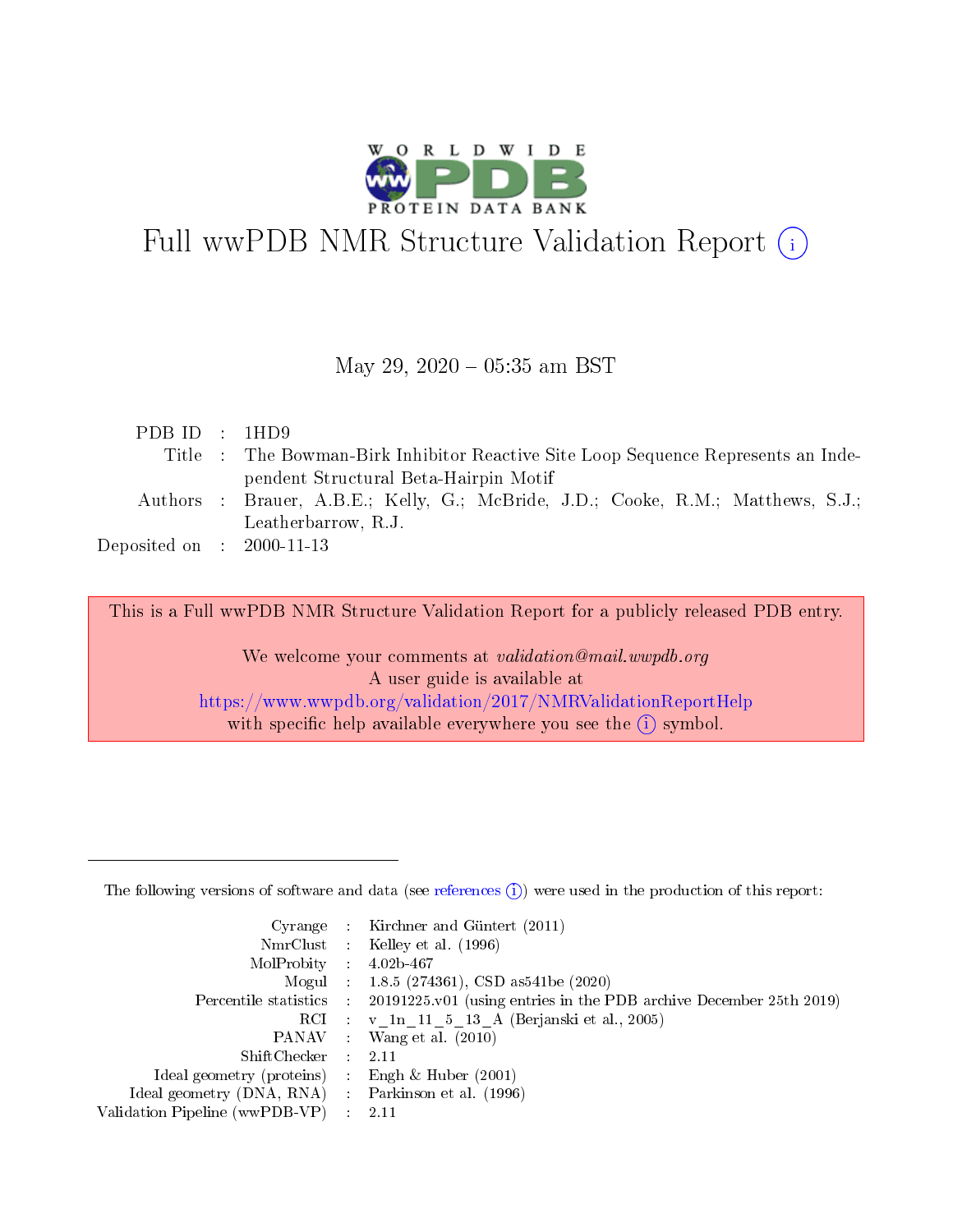## 1 [O](https://www.wwpdb.org/validation/2017/NMRValidationReportHelp#overall_quality)verall quality at a glance  $(i)$

The following experimental techniques were used to determine the structure: SOLUTION NMR

The overall completeness of chemical shifts assignment was not calculated.

Percentile scores (ranging between 0-100) for global validation metrics of the entry are shown in the following graphic. The table shows the number of entries on which the scores are based.



Sidechain outliers  $\vert$  154315 11428

The table below summarises the geometric issues observed across the polymeric chains and their fit to the experimental data. The red, orange, yellow and green segments indicate the fraction of residues that contain outliers for  $>=3, 2, 1$  and 0 types of geometric quality criteria. A cyan segment indicates the fraction of residues that are not part of the well-defined cores, and a grey segment represents the fraction of residues that are not modelled. The numeric value for each fraction is indicated below the corresponding segment, with a dot representing fractions  $\epsilon = 5\%$ 

| Mol | Chain | Length | Quality of chain |     |     |  |  |
|-----|-------|--------|------------------|-----|-----|--|--|
|     |       |        |                  |     |     |  |  |
|     |       |        | 45%              | 27% | 27% |  |  |

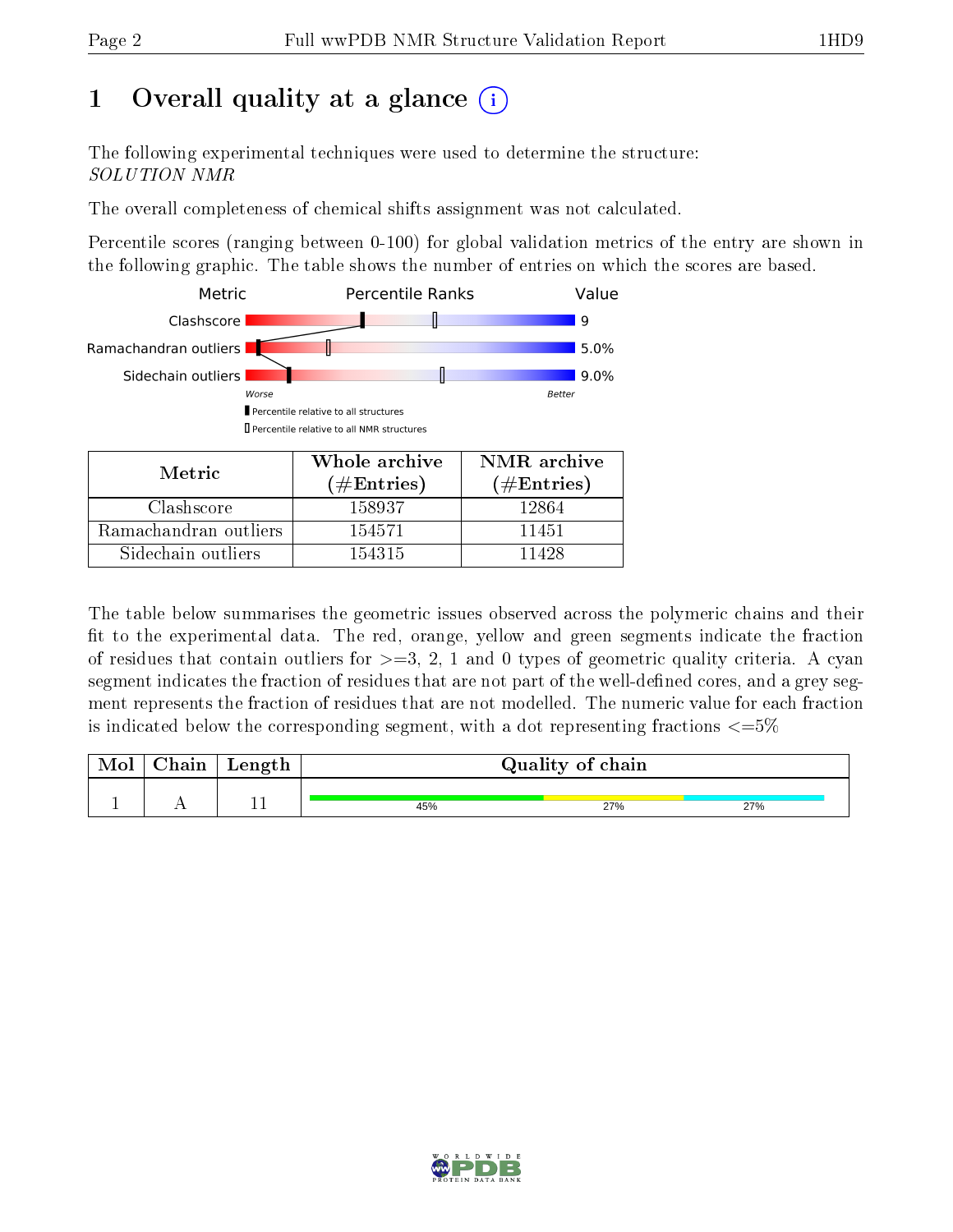## 2 Ensemble composition and analysis  $(i)$

This entry contains 30 models. Model 15 is the overall representative, medoid model (most similar to other models). The authors have identified model 22 as representative.

The following residues are included in the computation of the global validation metrics.

| Well-defined (core) protein residues                                        |               |      |  |  |  |
|-----------------------------------------------------------------------------|---------------|------|--|--|--|
| Backbone RMSD (Å) Medoid model<br>Well-defined core   Residue range (total) |               |      |  |  |  |
|                                                                             | $A:3-A:10(8)$ | U.I4 |  |  |  |

Ill-defined regions of proteins are excluded from the global statistics.

Ligands and non-protein polymers are included in the analysis.

The models can be grouped into 6 clusters. No single-model clusters were found.

| Cluster number | Models                                                  |
|----------------|---------------------------------------------------------|
|                | 1, 2, 4, 5, 7, 8, 9, 11, 14, 15, 22, 23, 24, 28, 29, 30 |
|                | 10, 19, 20, 21, 25                                      |
|                | 3, 6, 26                                                |
|                | 17, 27                                                  |
|                | 16, 18                                                  |
|                | 12, 13                                                  |

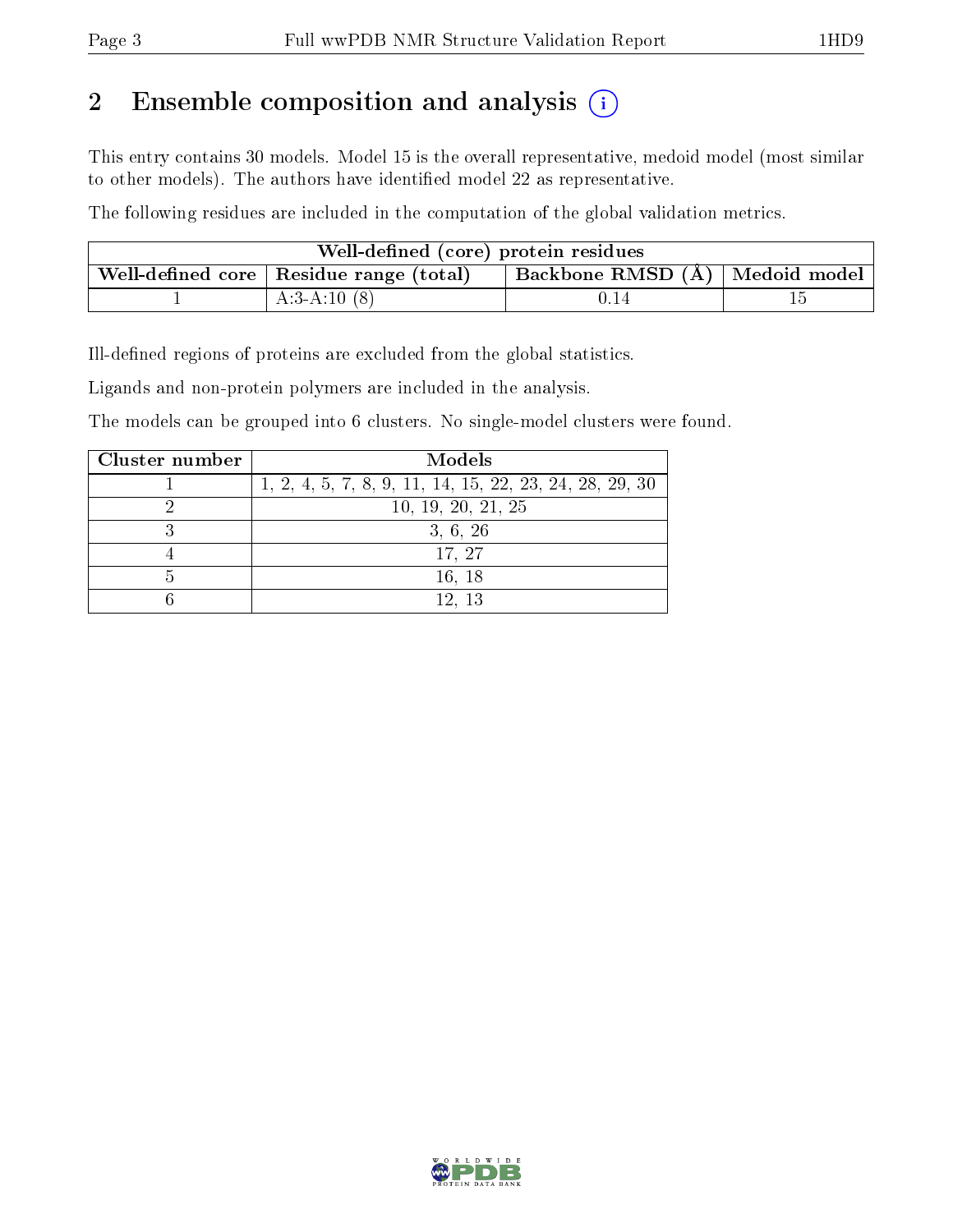## 3 Entry composition (i)

There is only 1 type of molecule in this entry. The entry contains 162 atoms, of which 80 are hydrogens and 0 are deuteriums.

Molecule 1 is a protein called BOWMAN-BIRK INHIBITOR DERIVED PEPTIDE.

| Mol | Chain Residues | Atoms            |     |     |       | $\operatorname{Trace}$ |  |  |
|-----|----------------|------------------|-----|-----|-------|------------------------|--|--|
|     |                | $\mathrm{Total}$ |     | C H | - N - |                        |  |  |
|     |                | 162              | 52. | 80  | $19-$ | -16                    |  |  |

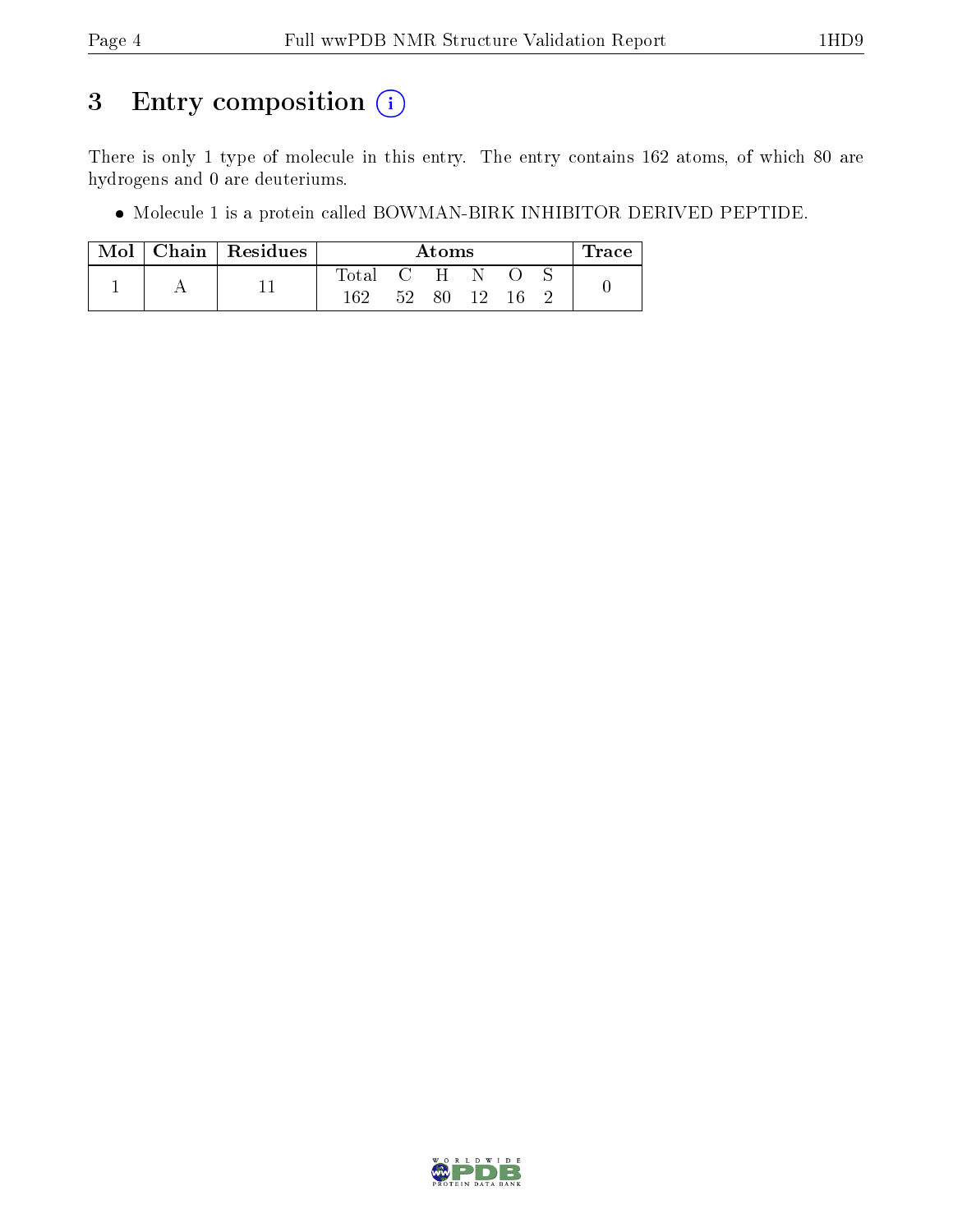## 4 Residue-property plots  $\binom{1}{1}$

## <span id="page-4-0"></span>4.1 Average score per residue in the NMR ensemble

These plots are provided for all protein, RNA and DNA chains in the entry. The first graphic is the same as shown in the summary in section 1 of this report. The second graphic shows the sequence where residues are colour-coded according to the number of geometric quality criteria for which they contain at least one outlier: green  $= 0$ , yellow  $= 1$ , orange  $= 2$  and red  $= 3$  or more. Stretches of 2 or more consecutive residues without any outliers are shown as green connectors. Residues which are classified as ill-defined in the NMR ensemble, are shown in cyan with an underline colour-coded according to the previous scheme. Residues which were present in the experimental sample, but not modelled in the final structure are shown in grey.

• Molecule 1: BOWMAN-BIRK INHIBITOR DERIVED PEPTIDE



## 4.2 Scores per residue for each member of the ensemble

Colouring as in section [4.1](#page-4-0) above.

## 4.2.1 Score per residue for model 1

## • Molecule 1: BOWMAN-BIRK INHIBITOR DERIVED PEPTIDE



## 4.2.2 Score per residue for model 2



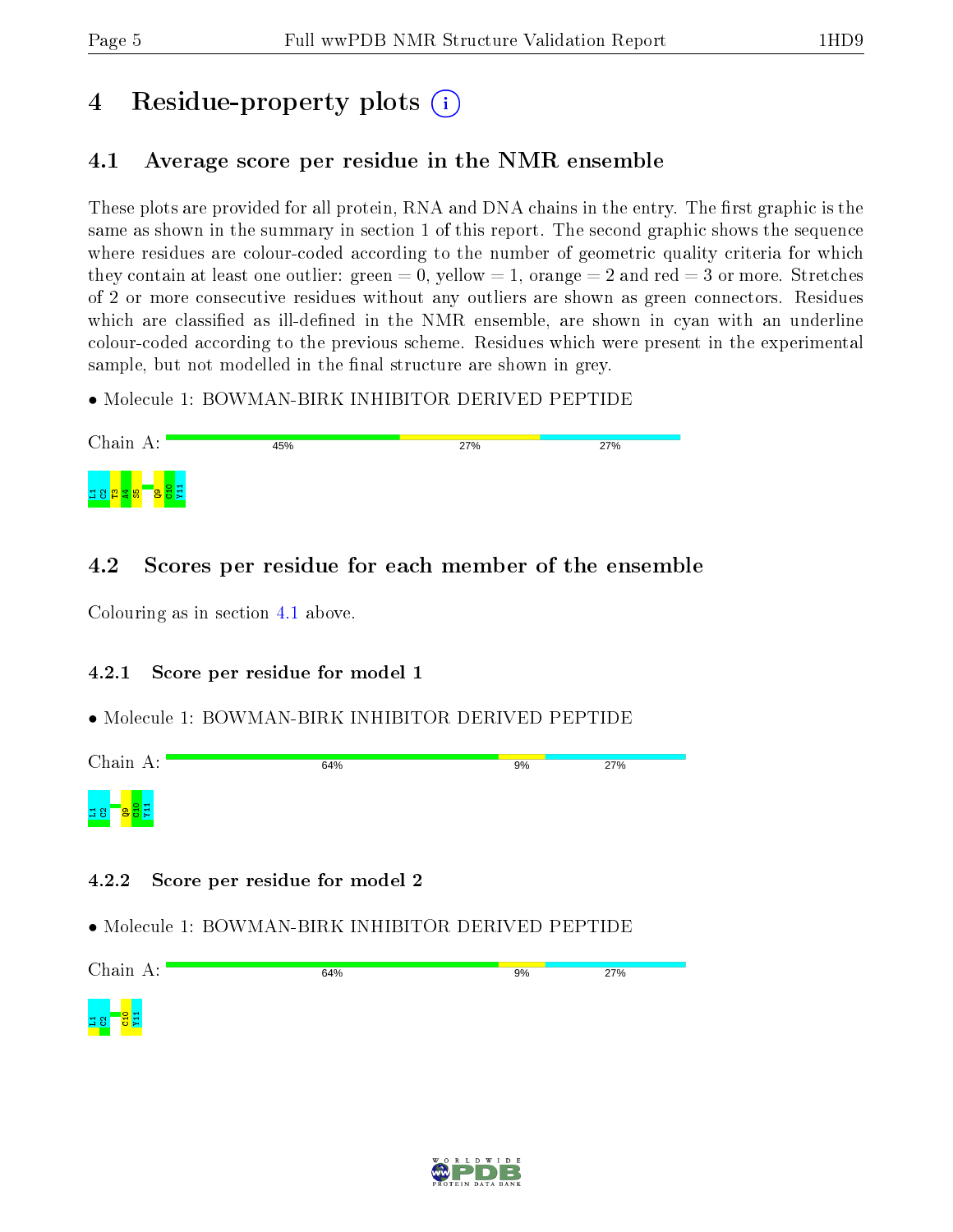#### 4.2.3 Score per residue for model 3

• Molecule 1: BOWMAN-BIRK INHIBITOR DERIVED PEPTIDE

| Chain A: | 64% | 9% | 27% |
|----------|-----|----|-----|
| $\Xi$ 8  |     |    |     |

#### 4.2.4 Score per residue for model 4

• Molecule 1: BOWMAN-BIRK INHIBITOR DERIVED PEPTIDE

| Chain A:       | 36% | 36% | 27% |
|----------------|-----|-----|-----|
| $\sqrt{9}$ H H |     |     |     |

#### 4.2.5 Score per residue for model 5

• Molecule 1: BOWMAN-BIRK INHIBITOR DERIVED PEPTIDE

| Chain $A:$                                | 55% | 18% | 27% |
|-------------------------------------------|-----|-----|-----|
| <mark>ョg</mark><br>a<br><mark>88</mark> H |     |     |     |

#### 4.2.6 Score per residue for model 6

• Molecule 1: BOWMAN-BIRK INHIBITOR DERIVED PEPTIDE

Chain A: 45% 27% 27%  $\mathtt{H}\mathtt{B}$ ងន

#### 4.2.7 Score per residue for model 7



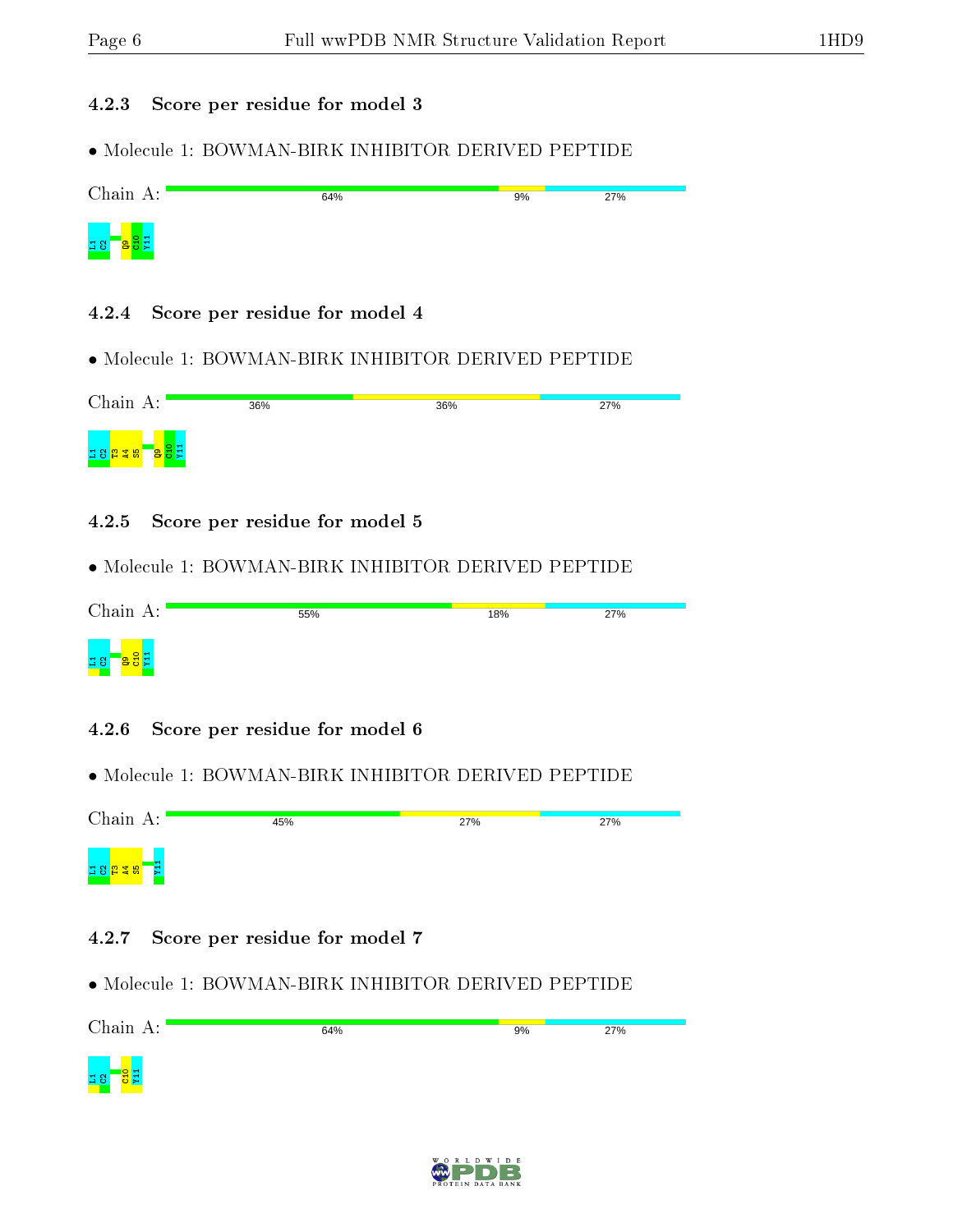#### 4.2.8 Score per residue for model 8

• Molecule 1: BOWMAN-BIRK INHIBITOR DERIVED PEPTIDE

| Chain A:                 | 55% | 9% | 9% | 27% |
|--------------------------|-----|----|----|-----|
| $\Xi$ 8<br><b>O</b><br>н |     |    |    |     |

#### 4.2.9 Score per residue for model 9

• Molecule 1: BOWMAN-BIRK INHIBITOR DERIVED PEPTIDE

| Chain A:          | 73% | 27% |
|-------------------|-----|-----|
| <mark>ម នា</mark> |     |     |

4.2.10 Score per residue for model 10

• Molecule 1: BOWMAN-BIRK INHIBITOR DERIVED PEPTIDE

| Chain $A:$                                     | 36% | 36% | 27% |
|------------------------------------------------|-----|-----|-----|
| <mark>មានសង្គម</mark><br><mark>មានសង្គម</mark> |     |     |     |

#### 4.2.11 Score per residue for model 11

• Molecule 1: BOWMAN-BIRK INHIBITOR DERIVED PEPTIDE

Chain A: 36% 36% 27% E1 L1C2T3A4S5I6

#### 4.2.12 Score per residue for model 12



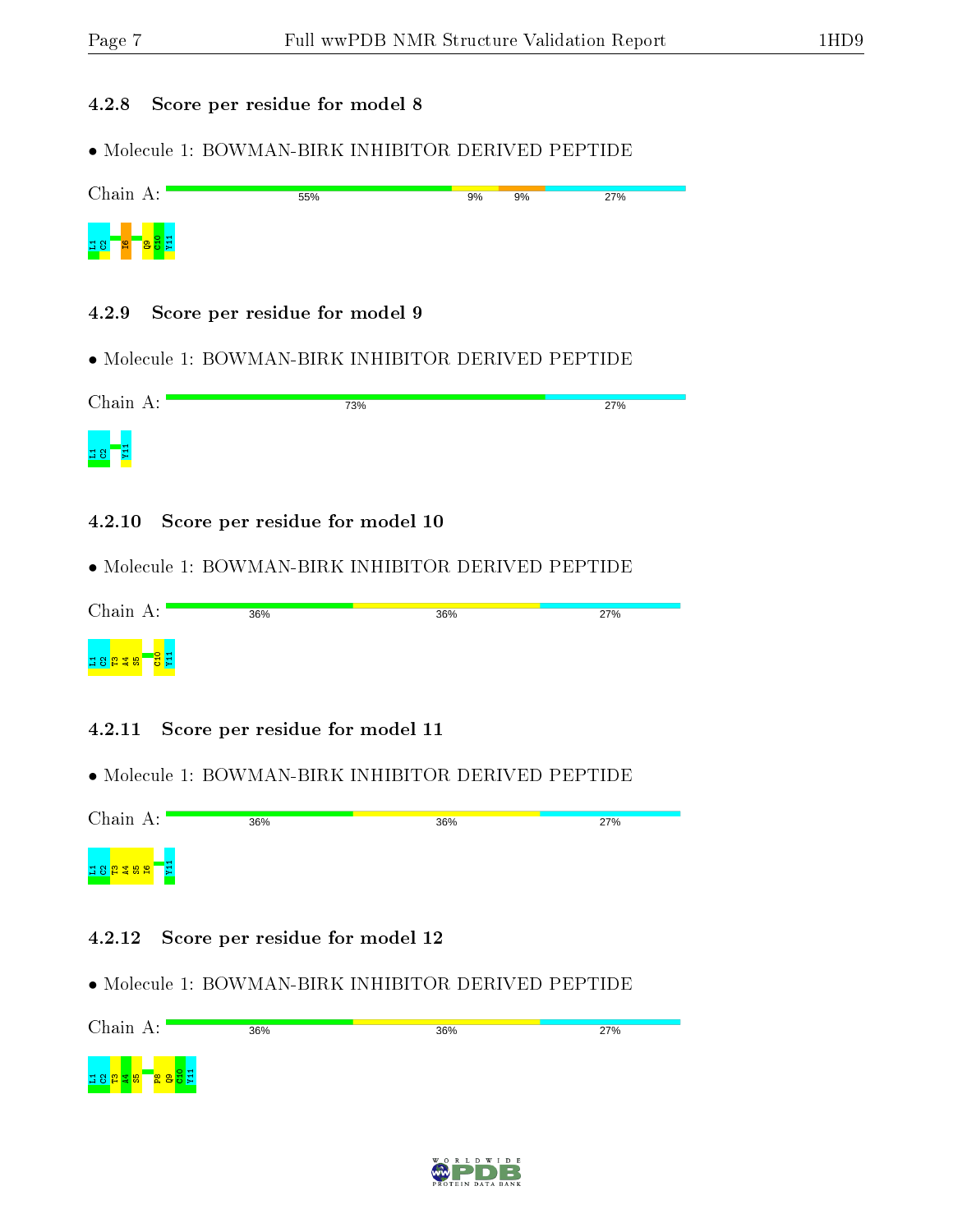#### 4.2.13 Score per residue for model 13

• Molecule 1: BOWMAN-BIRK INHIBITOR DERIVED PEPTIDE

| Chain A:                   | 45% | 18% | 9% | 27% |
|----------------------------|-----|-----|----|-----|
| r a f<br>모음 <mark>용</mark> |     |     |    |     |

#### 4.2.14 Score per residue for model 14

• Molecule 1: BOWMAN-BIRK INHIBITOR DERIVED PEPTIDE

| Chain A:                      | 55% | 9% | 9% | 27% |
|-------------------------------|-----|----|----|-----|
| Q9<br>C10<br>Y11<br><u>급암</u> |     |    |    |     |

4.2.15 Score per residue for model 15 (medoid)

• Molecule 1: BOWMAN-BIRK INHIBITOR DERIVED PEPTIDE

| Chain A:        | 64% | 9% | 27% |
|-----------------|-----|----|-----|
| $\overline{58}$ |     |    |     |

#### 4.2.16 Score per residue for model 16

• Molecule 1: BOWMAN-BIRK INHIBITOR DERIVED PEPTIDE

| Chain A:              | 64% | 9% | 27% |
|-----------------------|-----|----|-----|
| $\sim$ $-$<br>$\Xi$ 8 |     |    |     |

#### 4.2.17 Score per residue for model 17



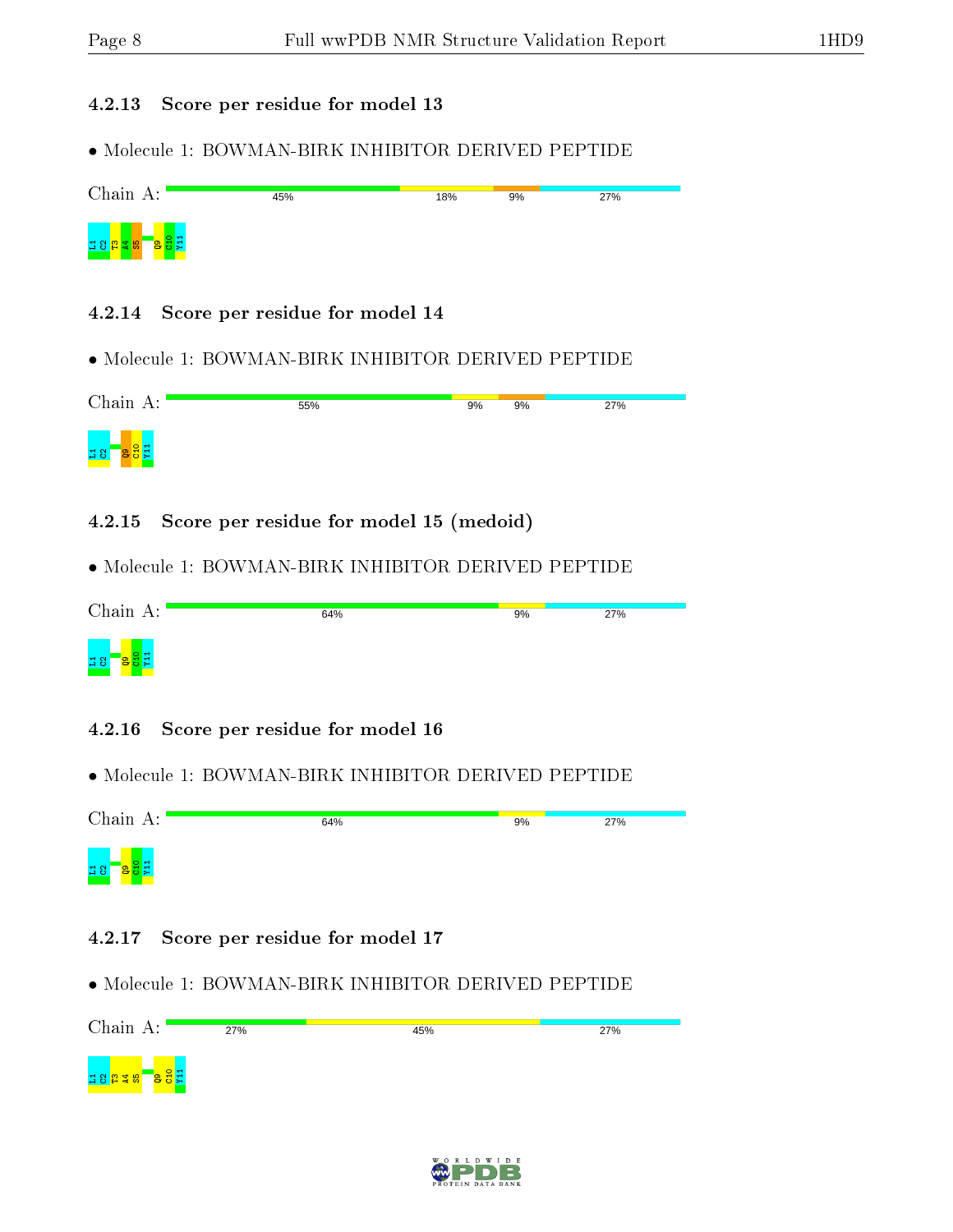#### 4.2.18 Score per residue for model 18

• Molecule 1: BOWMAN-BIRK INHIBITOR DERIVED PEPTIDE

| Chain A:                         | 55% | 9% | 9% | 27% |
|----------------------------------|-----|----|----|-----|
| $\frac{1}{2}$<br>$\overline{58}$ |     |    |    |     |

4.2.19 Score per residue for model 19

• Molecule 1: BOWMAN-BIRK INHIBITOR DERIVED PEPTIDE

| Chain $A$ :                                                  | 27% | 36% | 9% | 27% |
|--------------------------------------------------------------|-----|-----|----|-----|
| <b>a</b> <sub>8</sub><br><mark>ដន</mark> ្ទួន <mark>ន</mark> |     |     |    |     |

4.2.20 Score per residue for model 20

| Chain A:                                    | 45% | 18% | 9% | 27% |
|---------------------------------------------|-----|-----|----|-----|
| <mark>ដ ខ <mark>ឌ ឌ ន</mark>ា</mark><br>Tg. |     |     |    |     |

- 4.2.21 Score per residue for model 21
- Molecule 1: BOWMAN-BIRK INHIBITOR DERIVED PEPTIDE

| Chain A:             | 73% | 27% |
|----------------------|-----|-----|
| WILA<br>$\mathbf{B}$ |     |     |

- 4.2.22 Score per residue for model 22
- Molecule 1: BOWMAN-BIRK INHIBITOR DERIVED PEPTIDE



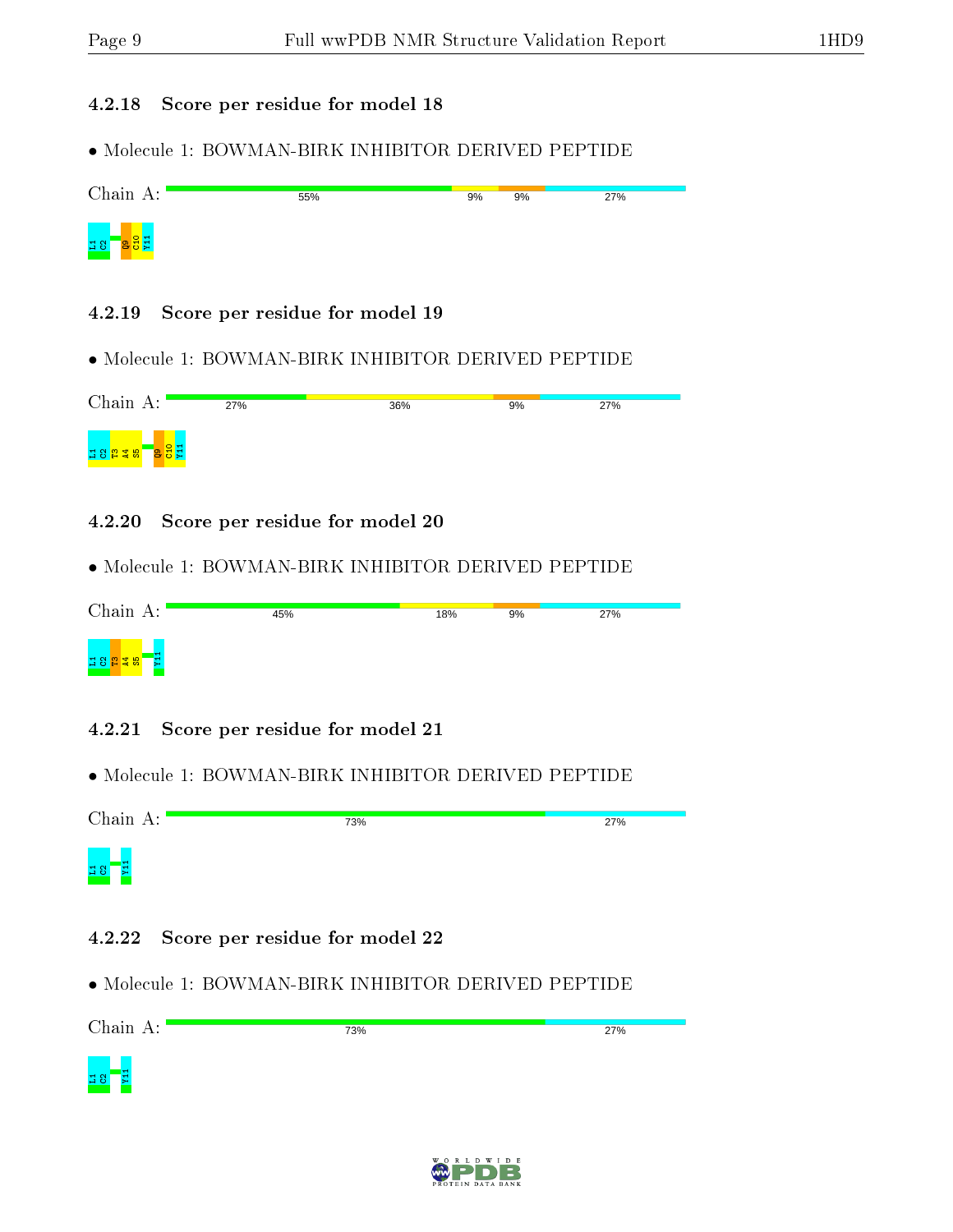#### 4.2.23 Score per residue for model 23

• Molecule 1: BOWMAN-BIRK INHIBITOR DERIVED PEPTIDE

| Chain A:                                | 36% | 36% | 27% |
|-----------------------------------------|-----|-----|-----|
| C <sub>11</sub><br><mark>ដន</mark> ឌីឌី |     |     |     |

- 4.2.24 Score per residue for model 24
- Molecule 1: BOWMAN-BIRK INHIBITOR DERIVED PEPTIDE

| Chain A:                                                                   | 36% | 27% | 9% | 27% |
|----------------------------------------------------------------------------|-----|-----|----|-----|
| $\circ$ $\frac{1}{2}$ $\frac{1}{2}$<br>ក្នុង <mark>ខ</mark><br><b>I</b> to |     |     |    |     |

4.2.25 Score per residue for model 25

• Molecule 1: BOWMAN-BIRK INHIBITOR DERIVED PEPTIDE

| Chain A:                       | 27% | 45% | 27% |
|--------------------------------|-----|-----|-----|
| <mark>មទី ចិននិង ទី និង</mark> |     |     |     |

- 4.2.26 Score per residue for model 26
- Molecule 1: BOWMAN-BIRK INHIBITOR DERIVED PEPTIDE

Chain A: 27% 45% 27%  $\frac{1}{2}$  $\Xi$ 1 2 8 <mark>2 3 6 2</mark> 5  $\overline{e}$ 

- 4.2.27 Score per residue for model 27
- Molecule 1: BOWMAN-BIRK INHIBITOR DERIVED PEPTIDE



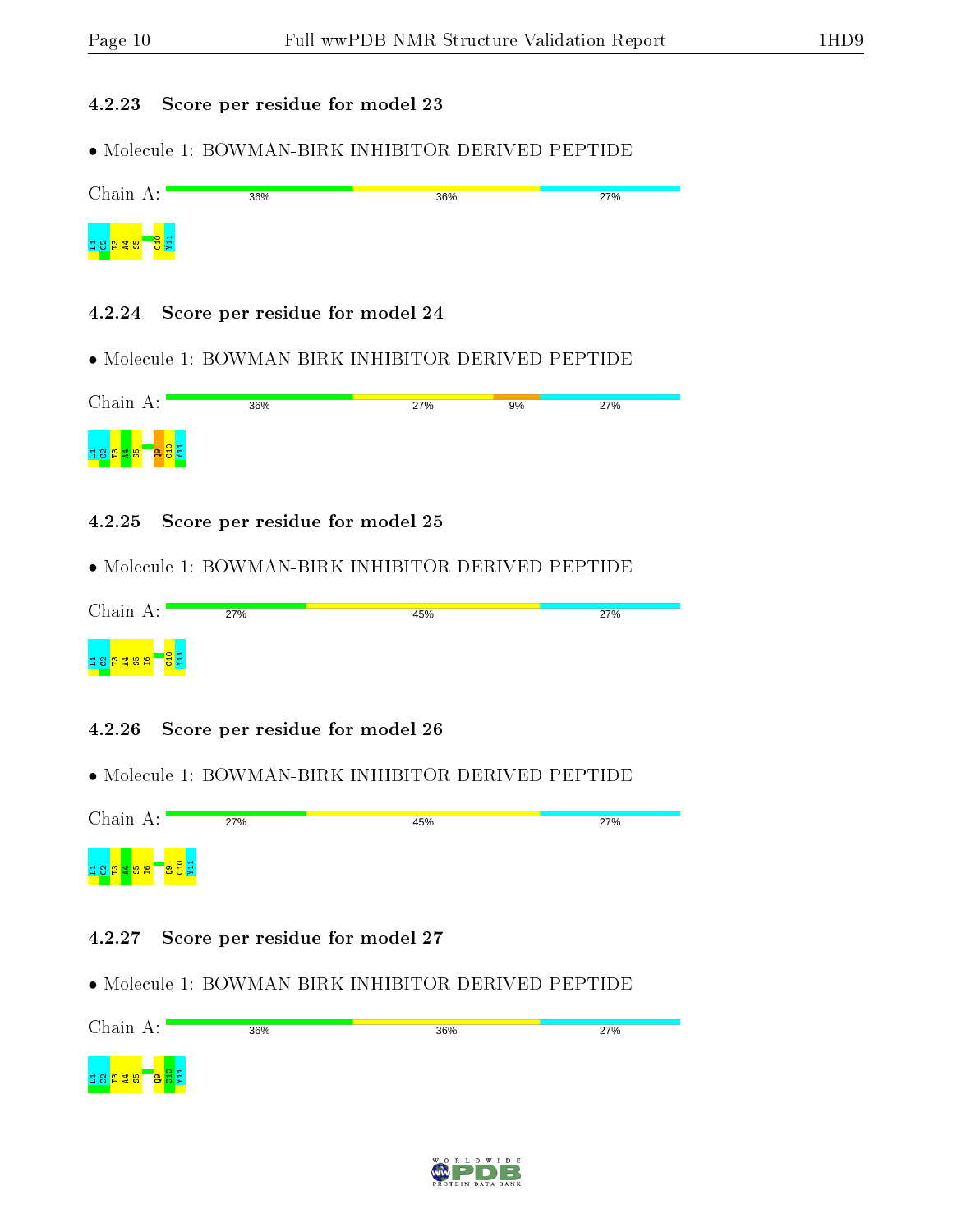### 4.2.28 Score per residue for model 28

• Molecule 1: BOWMAN-BIRK INHIBITOR DERIVED PEPTIDE

| Chain A:                                  | 27% | 45% | 27% |
|-------------------------------------------|-----|-----|-----|
| <mark>agg</mark><br><mark>ដន្ទងន</mark> ់ |     |     |     |

#### 4.2.29 Score per residue for model 29

• Molecule 1: BOWMAN-BIRK INHIBITOR DERIVED PEPTIDE

| Chain A:                        | 55% | 18% | 27% |
|---------------------------------|-----|-----|-----|
| $\frac{97}{25}$<br>륯<br>$\Xi$ 8 |     |     |     |

4.2.30 Score per residue for model 30

| Chain A:                                   | 27% | 45% | 27% |
|--------------------------------------------|-----|-----|-----|
| <mark>agd</mark><br><mark>។ ខាង ន ន</mark> |     |     |     |

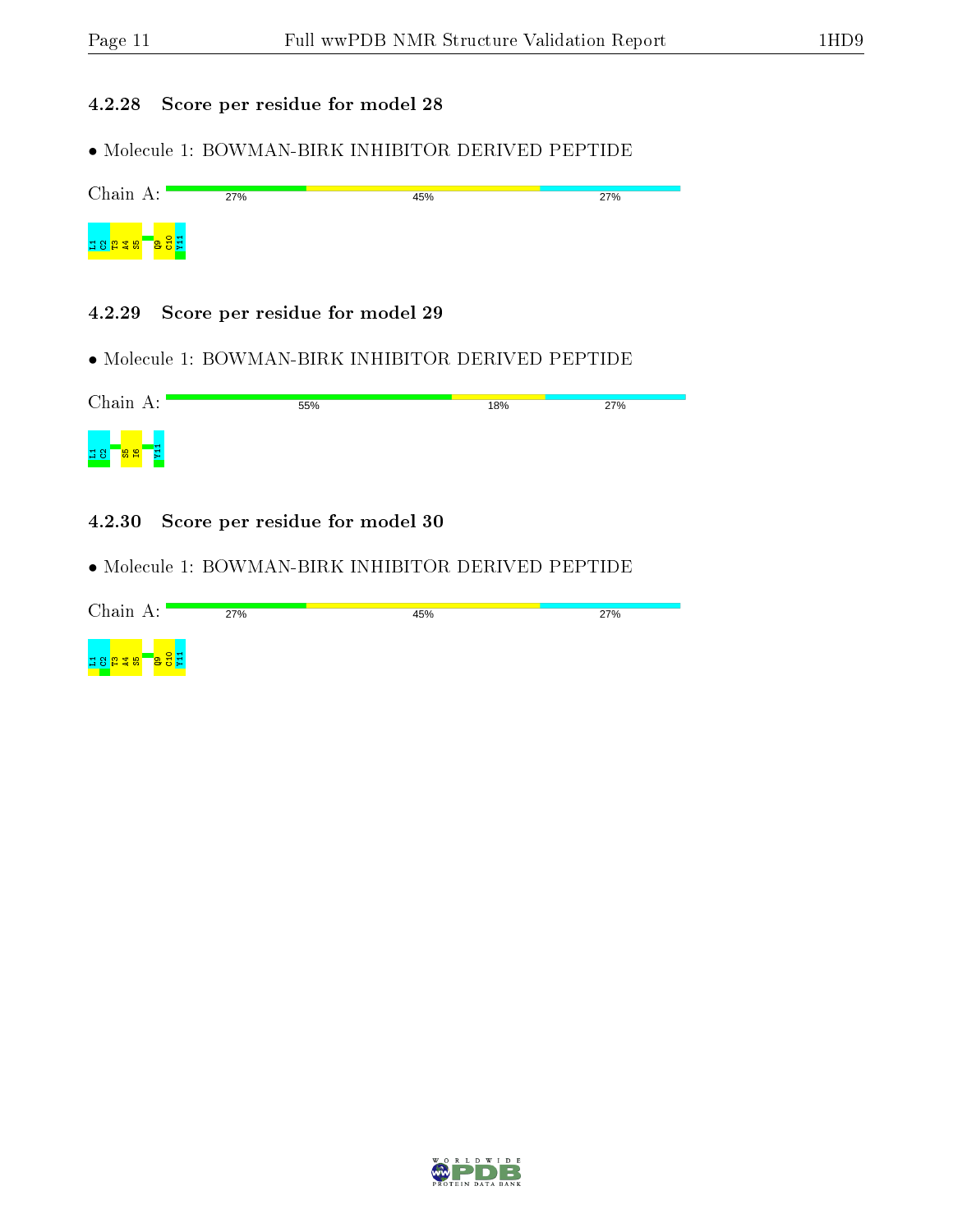## 5 Refinement protocol and experimental data overview  $\binom{1}{k}$

The models were refined using the following method: *simulated annealing*.

Of the 200 calculated structures, 30 were deposited, based on the following criterion: LOWEST ENERGY.

The following table shows the software used for structure solution, optimisation and refinement.

| $\mid$ Software name $\mid$ Classification $\mid$ Version |            |        |
|-----------------------------------------------------------|------------|--------|
| X-PLOR                                                    | refinement | -3.851 |

No chemical shift data was provided. No validations of the models with respect to experimental NMR restraints is performed at this time.

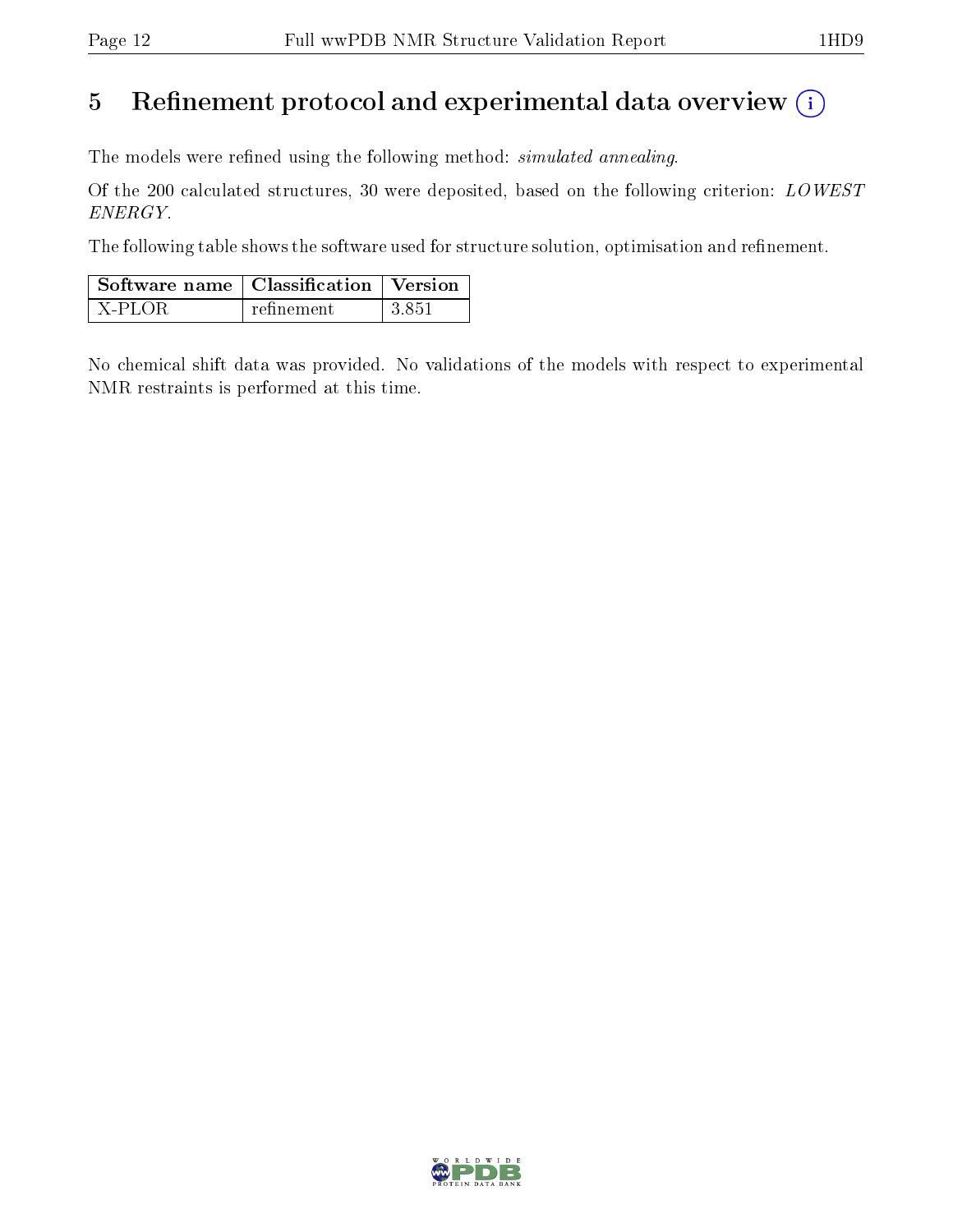## 6 Model quality  $(i)$

## 6.1 Standard geometry  $(i)$

Bond lengths and bond angles in the following residue types are not validated in this section: NLE

There are no covalent bond-length or bond-angle outliers.

There are no bond-length outliers.

There are no bond-angle outliers.

There are no chirality outliers.

There are no planarity outliers.

## 6.2 Too-close contacts  $(i)$

In the following table, the Non-H and H(model) columns list the number of non-hydrogen atoms and hydrogen atoms in each chain respectively. The H(added) column lists the number of hydrogen atoms added and optimized by MolProbity. The Clashes column lists the number of clashes averaged over the ensemble.

| Mol |          | Chain   Non-H   H(model)   H(added)   Clashes |         |  |
|-----|----------|-----------------------------------------------|---------|--|
|     | 55       |                                               |         |  |
|     | $1650\,$ | 1620                                          | -1620 - |  |

The all-atom clashscore is defined as the number of clashes found per 1000 atoms (including hydrogen atoms). The all-atom clashscore for this structure is 9.

| $Atom-1$          | Atom-2            | $Clash(\AA)$ | Distance(A) | Models |                |
|-------------------|-------------------|--------------|-------------|--------|----------------|
|                   |                   |              |             | Worst  | Total          |
| 1: A: 5: SER: C   | 1: A:6: ILE: HD12 | 0.67         | 2.09        | 25     | $\overline{2}$ |
| 1: A:6: ILE:N     | 1: A:6: ILE: CD1  | 0.57         | 2.67        | 25     | 1              |
| 1: A:6: ILE:N     | 1: A:6: ILE: HD12 | 0.54         | 2.16        | 25     | $\mathbf{1}$   |
| 1: A:3:THR:O      | 1: A:5: SER: N    | 0.51         | 2.43        | 28     | 13             |
| 1: A:5: SER:OG    | 1:A:9:GLN:OE1     | 0.46         | 2.34        | 19     | 1              |
| 1: A: 5: SER: O   | 1: A:6: ILE: HD13 | 0.46         | 2.10        | 26     | $\overline{2}$ |
| 1: A:5: SER: C    | 1: A:6: ILE: HD13 | 0.44         | 2.32        | 26     | 1              |
| 1: A:3: THEN: N   | 1: A:9: GLN:O     | 0.43         | 2.51        | 24     | 1              |
| 1: A:5: SER:O     | 1:A:8:PRO:N       | 0.43         | 2.51        | 12     | 1              |
| 1: A:9: GLN: HG3  | 1: A:10:CYS:N     | 0.41         | 2.29        | 18     | 1              |
| 1: A:5: SER:OG    | 1: A:9: GLN: HG2  | 0.41         | 2.15        | 24     | 1              |
| 1: A:6: ILE: HD12 | 1: A:6: ILE:N     | 0.41         | 2.30        | 29     | $\overline{2}$ |

All unique clashes are listed below, sorted by their clash magnitude.

Continued on next page...

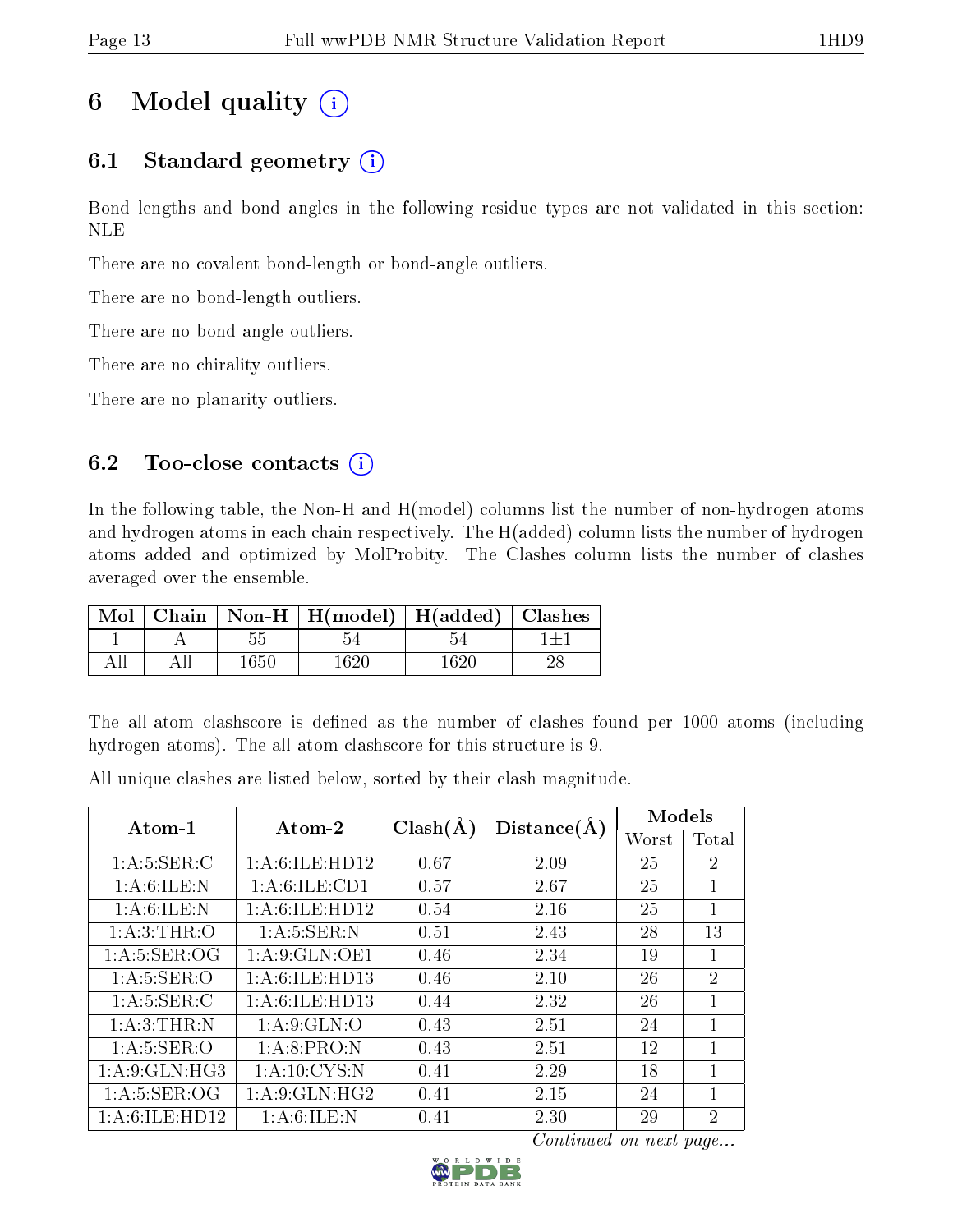Continued from previous page...

| Atom-1          | $Atom-2$       |      | $\pm \text{ Classh}(\text{\AA}) \mid \text{Distance}(\text{\AA}) \perp$ | <b>Models</b> |       |  |
|-----------------|----------------|------|-------------------------------------------------------------------------|---------------|-------|--|
|                 |                |      |                                                                         | Worst         | Total |  |
| 1: A:9: GLN: CG | 1: A:10: CYS:N | 1.41 | 2.83                                                                    |               |       |  |

## 6.3 Torsion angles (i)

#### 6.3.1 Protein backbone (i)

In the following table, the Percentiles column shows the percent Ramachandran outliers of the chain as a percentile score with respect to all PDB entries followed by that with respect to all NMR entries. The Analysed column shows the number of residues for which the backbone conformation was analysed and the total number of residues.

| Mol | Chain | Analysed     | Favoured          | Allowed                                                 | Outliers | Percentiles |
|-----|-------|--------------|-------------------|---------------------------------------------------------|----------|-------------|
|     |       | 8/11(73%)    | $7\pm1(90\pm7\%)$ | $\vert 0 \pm 1 (5 \pm 7 \%) \vert 0 \pm 0 (5 \pm 6 \%)$ |          | $\vert$ 25  |
| All |       | 240/330(73%) | $215(90\%)$       | 13(5%)                                                  | 12(5%)   | 25          |

All 1 unique Ramachandran outliers are listed below.

|  |                                        | Mol   Chain   Res   Type   Models (Total) |
|--|----------------------------------------|-------------------------------------------|
|  | $\mathbf{A}$ $\mathbf{A}$ $\mathbf{A}$ |                                           |

#### 6.3.2 Protein sidechains  $\hat{1}$

In the following table, the Percentiles column shows the percent sidechain outliers of the chain as a percentile score with respect to all PDB entries followed by that with respect to all NMR entries. The Analysed column shows the number of residues for which the sidechain conformation was analysed and the total number of residues.

| Mol | Chain | Analysed     | Rotameric                                     |           | Percentiles            |    |
|-----|-------|--------------|-----------------------------------------------|-----------|------------------------|----|
|     |       | $7/9$ (78\%) | $6\pm1$ (91 $\pm$ 9%)   1 $\pm1$ (9 $\pm$ 9%) |           | $\vert 13 \vert \vert$ | 60 |
| All |       | 210/270(78%) | 191 $(91\%)$                                  | $19(9\%)$ |                        | 60 |

All 4 unique residues with a non-rotameric sidechain are listed below. They are sorted by the frequency of occurrence in the ensemble.

|  |      | Mol   Chain   Res   Type   Models (Total) |
|--|------|-------------------------------------------|
|  | GL N |                                           |
|  | THR. |                                           |
|  | SER. |                                           |
|  |      |                                           |

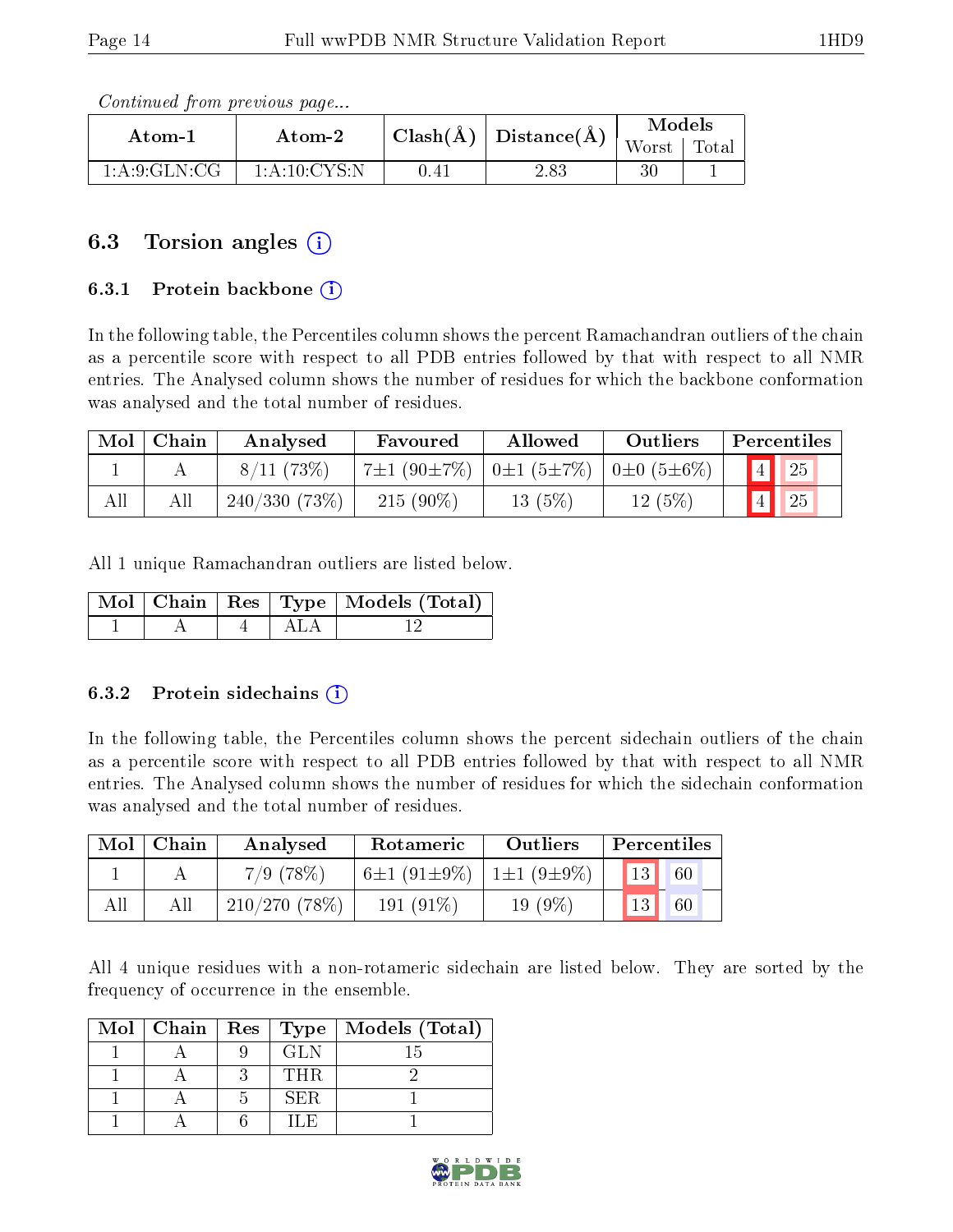#### 6.3.3 RNA  $(i)$

There are no RNA molecules in this entry.

## 6.4 Non-standard residues in protein, DNA, RNA chains (i)

1 non-standard protein/DNA/RNA residue is modelled in this entry.

In the following table, the Counts columns list the number of bonds for which Mogul statistics could be retrieved, the number of bonds that are observed in the model and the number of bonds that are defined in the chemical component dictionary. The Link column lists molecule types, if any, to which the group is linked. The Z score for a bond length is the number of standard deviations the observed value is removed from the expected value. A bond length with  $|Z| > 2$  is considered an outlier worth inspection. RMSZ is the average root-mean-square of all Z scores of the bond lengths.

| Mol |     | $\mid$ Type $\mid$ Chain $\mid$ Res $\mid$ Link |  |          | Bond lengths |                                                |
|-----|-----|-------------------------------------------------|--|----------|--------------|------------------------------------------------|
|     |     |                                                 |  | Counts - | RMSZ         | $\#Z>2$                                        |
|     | NLE |                                                 |  |          |              | $\pm 0.41 \pm 0.01$   0 $\pm 0$ (0 $\pm 0\%$ ) |

In the following table, the Counts columns list the number of angles for which Mogul statistics could be retrieved, the number of angles that are observed in the model and the number of angles that are defined in the chemical component dictionary. The Link column lists molecule types, if any, to which the group is linked. The Z score for a bond angle is the number of standard deviations the observed value is removed from the expected value. A bond angle with  $|Z| > 2$  is considered an outlier worth inspection. RMSZ is the average root-mean-square of all Z scores of the bond angles.

|      | Mol   Type   Chain   Res   Link |  |          | Bond angles |                                            |
|------|---------------------------------|--|----------|-------------|--------------------------------------------|
|      |                                 |  | Counts - | RMSZ        |                                            |
| NLE. |                                 |  |          |             | $0.39 \pm 0.00$   0 $\pm 0$ (0 $\pm 0\%$ ) |

In the following table, the Chirals column lists the number of chiral outliers, the number of chiral centers analysed, the number of these observed in the model and the number defined in the chemical component dictionary. Similar counts are reported in the Torsion and Rings columns. '-' means no outliers of that kind were identified.

|      |  |  | Mol   Type   Chain   Res   Link   Chirals   Torsions   Rings |  |
|------|--|--|--------------------------------------------------------------|--|
| NLE. |  |  | $+0\pm0.5.6.8$                                               |  |

There are no bond-length outliers.

There are no bond-angle outliers.

There are no chirality outliers.

There are no torsion outliers.

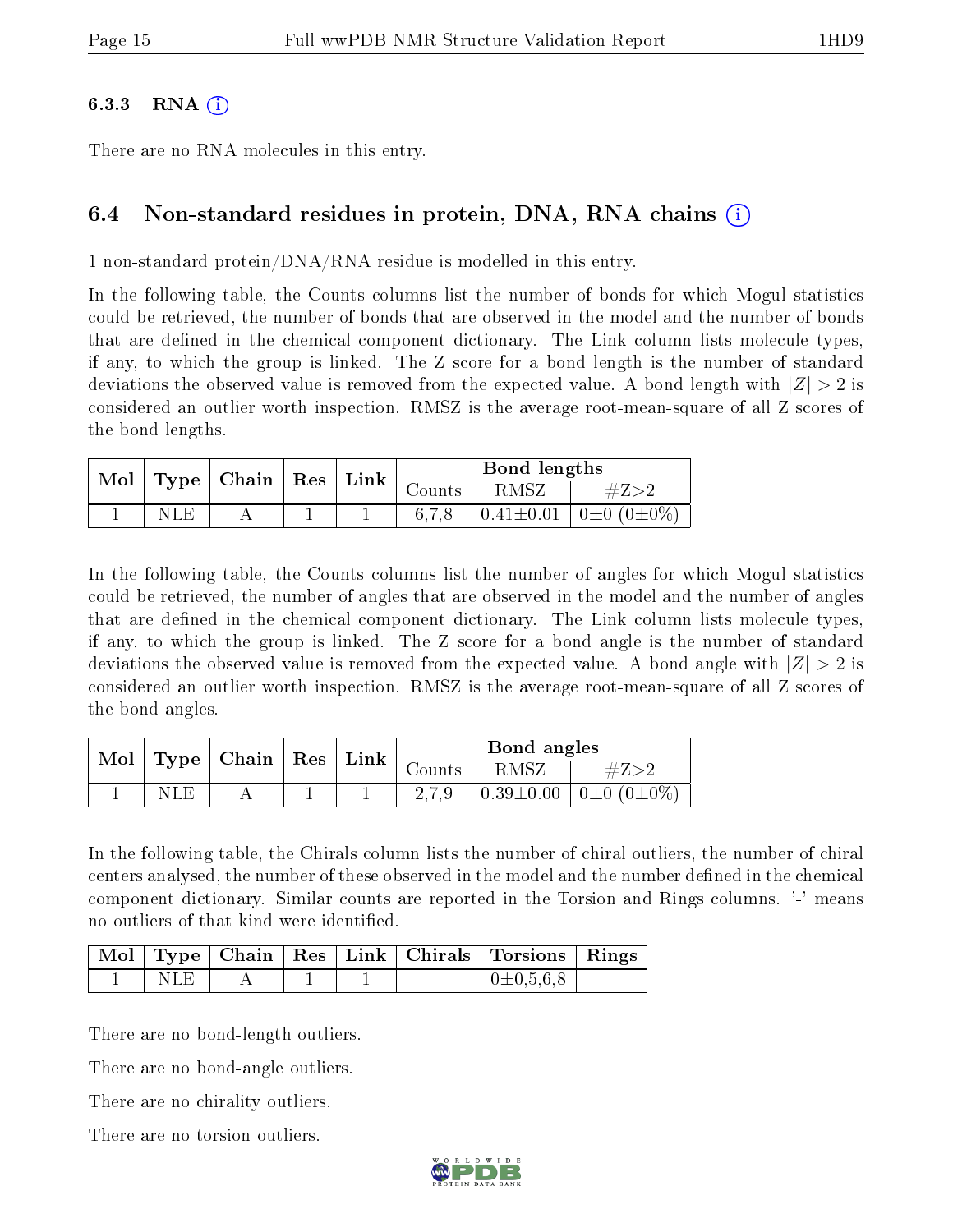There are no ring outliers.

### 6.5 Carbohydrates (i)

There are no carbohydrates in this entry.

## 6.6 Ligand geometry  $(i)$

There are no ligands in this entry.

## 6.7 [O](https://www.wwpdb.org/validation/2017/NMRValidationReportHelp#nonstandard_residues_and_ligands)ther polymers (i)

There are no such molecules in this entry.

## 6.8 Polymer linkage issues (i)

There are no chain breaks in this entry.